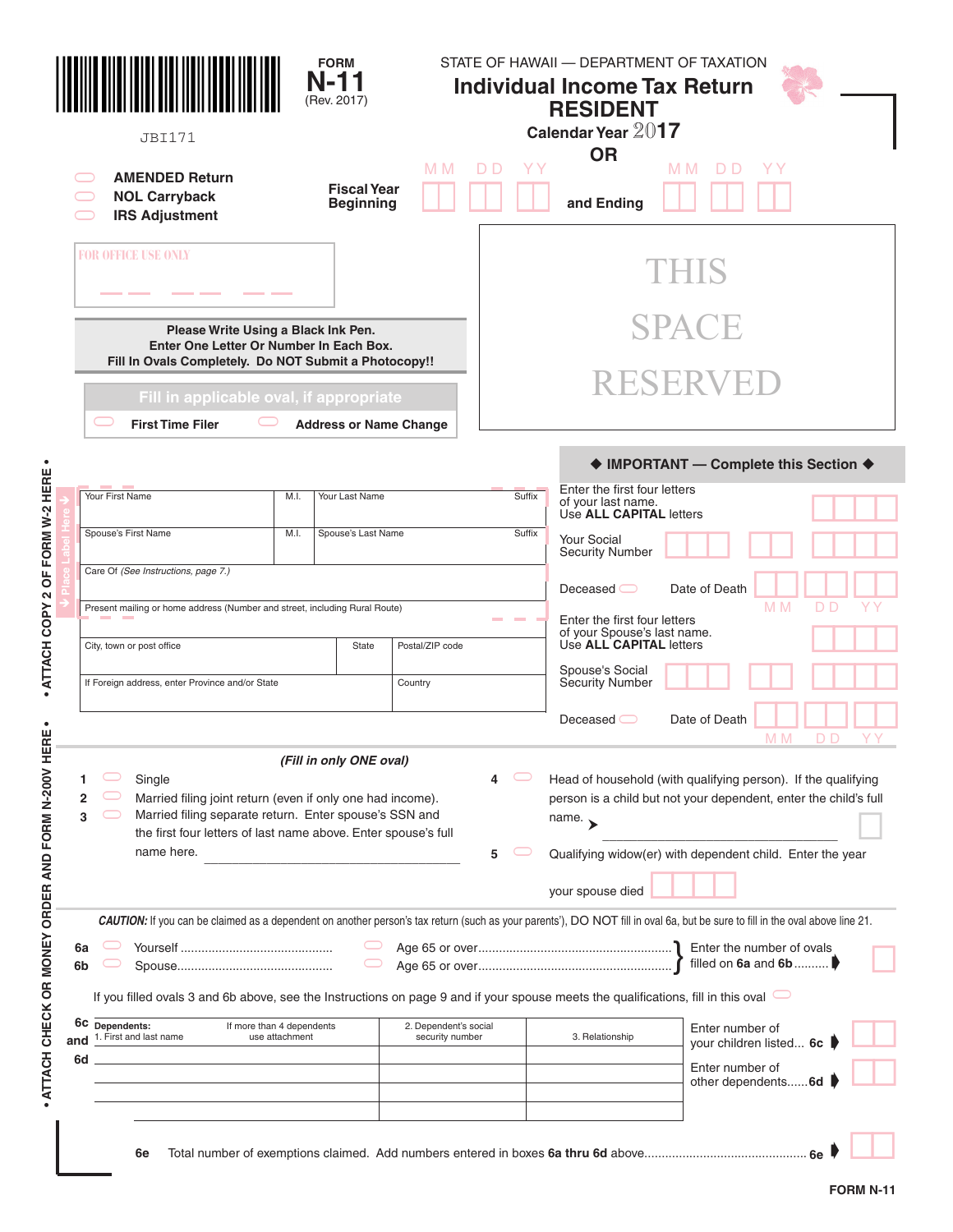|                 |                                                                                                                                          | Form N-11 (Rev. 2017)              |    |                                                                 | Page 2 of 4 |
|-----------------|------------------------------------------------------------------------------------------------------------------------------------------|------------------------------------|----|-----------------------------------------------------------------|-------------|
|                 |                                                                                                                                          | <b>Your Social Security Number</b> |    | Your Spouse's SSN                                               |             |
|                 |                                                                                                                                          |                                    |    |                                                                 |             |
|                 |                                                                                                                                          |                                    |    |                                                                 |             |
|                 | <b>JBI172</b>                                                                                                                            | Name(s) as shown on return         |    |                                                                 |             |
|                 |                                                                                                                                          |                                    |    |                                                                 |             |
|                 | If amount is negative (loss), shade the minus (-) in the box. Example:                                                                   |                                    |    |                                                                 |             |
|                 |                                                                                                                                          |                                    |    | <b>ROUND TO THE NEAREST DOLLAR</b>                              |             |
|                 |                                                                                                                                          |                                    |    |                                                                 |             |
| 7               |                                                                                                                                          |                                    |    | 7                                                               |             |
| 8               | Difference in state/federal wages due to COLA, ERS,                                                                                      |                                    |    |                                                                 |             |
| 9               | Interest on out-of-state bonds                                                                                                           |                                    |    |                                                                 |             |
|                 |                                                                                                                                          |                                    |    |                                                                 |             |
| 10              | Other Hawaii additions to federal AGI                                                                                                    |                                    |    |                                                                 |             |
|                 |                                                                                                                                          |                                    |    |                                                                 |             |
|                 |                                                                                                                                          |                                    |    |                                                                 |             |
| 11              | Add lines 8 through 10  Total Hawaii additions to federal AGI                                                                            |                                    | 11 |                                                                 |             |
|                 |                                                                                                                                          |                                    |    |                                                                 |             |
| 12              |                                                                                                                                          |                                    |    | 12                                                              |             |
| 13              | Pensions taxed federally but not taxed by Hawaii                                                                                         |                                    |    |                                                                 |             |
|                 |                                                                                                                                          |                                    |    |                                                                 |             |
|                 |                                                                                                                                          |                                    |    |                                                                 |             |
| 14              | Social security benefits taxed on federal return 14                                                                                      |                                    |    |                                                                 |             |
| 15              | First \$6,410 of military reserve or Hawaii national                                                                                     |                                    |    |                                                                 |             |
|                 |                                                                                                                                          |                                    |    |                                                                 |             |
|                 |                                                                                                                                          |                                    |    |                                                                 |             |
| 16              | Payments to an individual housing account  16                                                                                            |                                    |    |                                                                 |             |
| 17              | Exceptional trees deduction (attach affidavit)                                                                                           |                                    |    |                                                                 |             |
|                 |                                                                                                                                          |                                    |    |                                                                 |             |
| 18              | Other Hawaii subtractions from federal AGI                                                                                               |                                    |    |                                                                 |             |
| 19              | Add lines 13 through 18                                                                                                                  |                                    |    |                                                                 |             |
|                 |                                                                                                                                          |                                    | 19 |                                                                 |             |
|                 |                                                                                                                                          |                                    |    |                                                                 |             |
| 20              |                                                                                                                                          |                                    |    | 20                                                              |             |
|                 |                                                                                                                                          |                                    |    |                                                                 |             |
|                 | <b>CAUTION:</b> If you can be claimed as a dependent on another person's return, see the Instructions on page 16, and fill in this oval. |                                    |    |                                                                 |             |
| 21              | If you do not itemize your deductions, go to line 23 below. Otherwise go to page 17 of the Instructions                                  |                                    |    |                                                                 |             |
|                 | and enter your itemized deductions here.                                                                                                 |                                    |    |                                                                 |             |
|                 | 21a Medical and dental expenses                                                                                                          |                                    |    |                                                                 |             |
|                 |                                                                                                                                          |                                    |    |                                                                 |             |
|                 |                                                                                                                                          |                                    |    | <b>TOTAL ITEMIZED</b>                                           |             |
| 21 <sub>b</sub> |                                                                                                                                          |                                    |    | <b>DEDUCTIONS</b>                                               |             |
|                 |                                                                                                                                          |                                    |    | 22 Add lines 21a through 21f.<br>If your Hawaii adjusted gross  |             |
| 21c             | Interest expense (from Worksheet A-3) 21c                                                                                                |                                    |    | income is above a certain                                       |             |
|                 | Contributions (from Worksheet A-4)  21d                                                                                                  |                                    |    | amount, you may not be<br>able to deduct all of your            |             |
| 21d             |                                                                                                                                          |                                    |    | itemized deductions. See the                                    |             |
| 21e             | Casualty and theft losses (from Worksheet A-5)  21e                                                                                      |                                    |    | Instructions on page 22. Enter<br>total here and go to line 24. |             |
|                 |                                                                                                                                          |                                    |    |                                                                 |             |
| 21f             | Miscellaneous deductions (from Worksheet A-6)  21f                                                                                       |                                    |    |                                                                 |             |
|                 |                                                                                                                                          |                                    |    |                                                                 |             |
| 23              | If you checked filing status box: 1 or 3 enter \$2,200;                                                                                  |                                    |    |                                                                 |             |
|                 |                                                                                                                                          |                                    |    |                                                                 |             |
|                 |                                                                                                                                          |                                    |    |                                                                 |             |
|                 | 24 Line 20 minus line 22 or 23, whichever applies. (This line MUST be filled in)  24                                                     |                                    |    |                                                                 |             |
|                 |                                                                                                                                          |                                    |    |                                                                 |             |
|                 |                                                                                                                                          |                                    |    |                                                                 |             |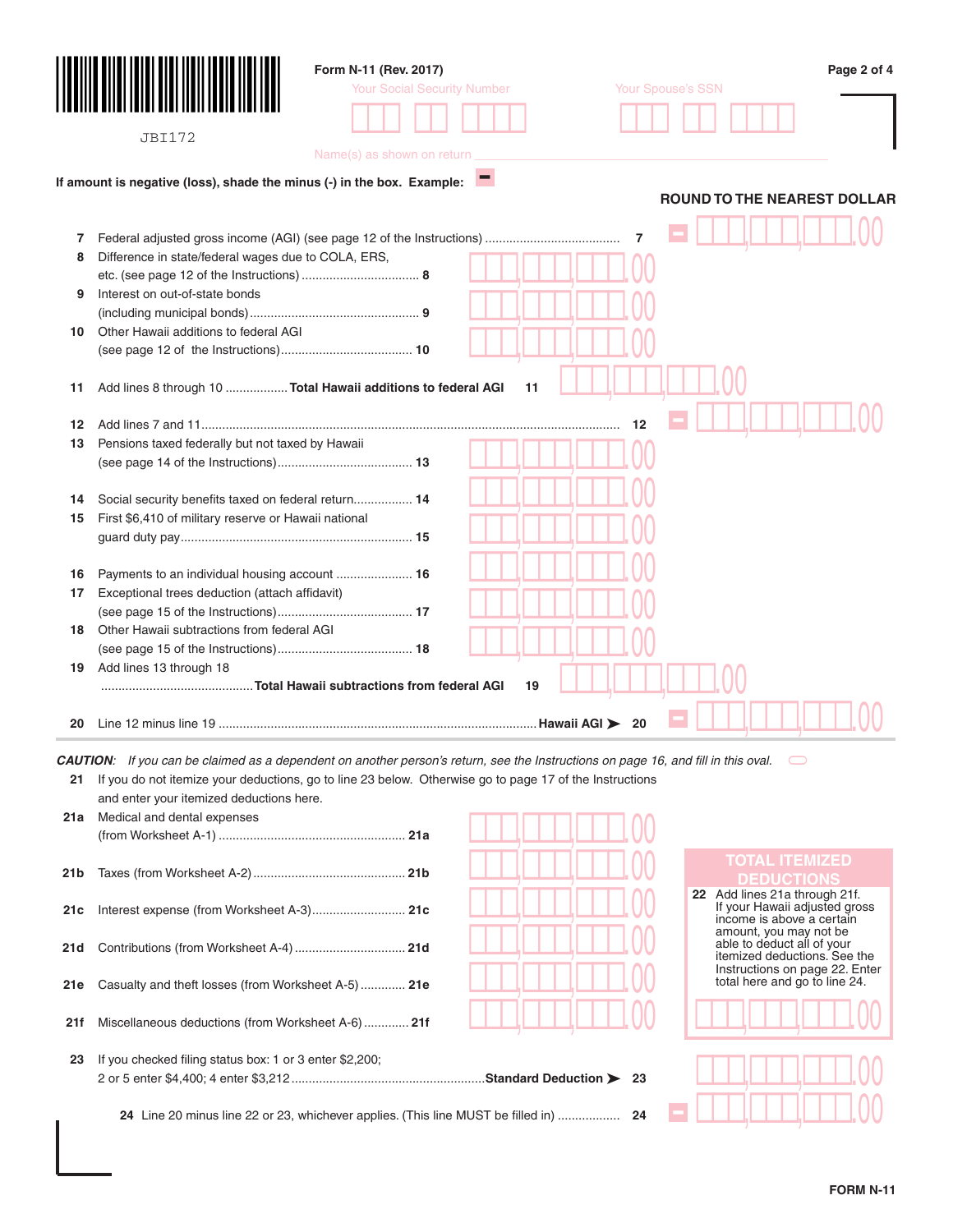|     |                                                                                         | Form N-11 (Rev. 2017)                                                                                   |                          | Page 3 of 4 |
|-----|-----------------------------------------------------------------------------------------|---------------------------------------------------------------------------------------------------------|--------------------------|-------------|
|     |                                                                                         | <b>Your Social Security Number</b>                                                                      | <b>Your Spouse's SSN</b> |             |
|     |                                                                                         |                                                                                                         |                          |             |
|     |                                                                                         |                                                                                                         |                          |             |
|     | <b>JBI173</b>                                                                           | Name(s) as shown on return                                                                              |                          |             |
|     |                                                                                         |                                                                                                         |                          |             |
| 25  | Multiply \$1,144 by the total number of exemptions claimed on line 6e.                  |                                                                                                         |                          |             |
|     | If you and/or your spouse are blind, deaf, or disabled, fill in the applicable oval(s), |                                                                                                         |                          |             |
|     | and see page 22 of the Instructions.                                                    |                                                                                                         |                          |             |
|     | $\Box$ Yourself<br>$\bigcirc$                                                           |                                                                                                         |                          |             |
|     |                                                                                         |                                                                                                         |                          |             |
| 26  |                                                                                         | <b>Taxable Income.</b> Line 24 minus line 25 (but not less than zero) <b>Taxable Income &gt; 26</b>     |                          |             |
| 27  |                                                                                         | Tax. Fill in oval if from $\Box$ Tax Table; $\Box$ Tax Rate Schedule; or $\Box$ Capital Gains Tax       |                          |             |
|     | Worksheet on page 39 of the Instructions.                                               |                                                                                                         |                          |             |
|     | Fill in oval if tax from Forms N-2, N-103, N-152, N-168, N-312, N-338,                  |                                                                                                         |                          |             |
|     |                                                                                         |                                                                                                         |                          |             |
| 27a | If tax is from the Capital Gains Tax Worksheet, enter                                   |                                                                                                         |                          |             |
|     | the net capital gain from line 14 of that worksheet 27a                                 |                                                                                                         |                          |             |
|     |                                                                                         |                                                                                                         |                          |             |
|     |                                                                                         |                                                                                                         |                          |             |
| 28  | Refundable Food/Excise Tax Credit                                                       | $\dots$ 28                                                                                              |                          |             |
| 29  | (attach Form N-311) DHS, etc. exemptions<br>Credit for Low-Income Household             |                                                                                                         |                          |             |
|     |                                                                                         |                                                                                                         |                          |             |
| 30  | Credit for Child and Dependent                                                          |                                                                                                         |                          |             |
|     |                                                                                         |                                                                                                         |                          |             |
| 31  | Credit for Child Passenger Restraint                                                    |                                                                                                         |                          |             |
|     |                                                                                         |                                                                                                         |                          |             |
| 32  | Total refundable tax credits from                                                       |                                                                                                         |                          |             |
|     |                                                                                         |                                                                                                         |                          |             |
|     |                                                                                         |                                                                                                         |                          |             |
| 33  |                                                                                         |                                                                                                         |                          |             |
|     |                                                                                         |                                                                                                         |                          |             |
| 34  |                                                                                         |                                                                                                         | 34                       |             |
|     |                                                                                         |                                                                                                         |                          |             |
| 35  |                                                                                         |                                                                                                         |                          |             |
|     |                                                                                         |                                                                                                         |                          |             |
| 36  |                                                                                         |                                                                                                         |                          |             |
| 37  | Hawaii State Income tax withheld (attach W-2s)                                          |                                                                                                         |                          |             |
|     | (see page 28 of the Instructions for other attachments)  37                             |                                                                                                         |                          |             |
|     |                                                                                         |                                                                                                         |                          |             |
| 38  |                                                                                         |                                                                                                         |                          |             |
|     |                                                                                         |                                                                                                         |                          |             |
| 39  | Amount of estimated tax applied from 2016 return  39                                    |                                                                                                         |                          |             |
| 40  |                                                                                         |                                                                                                         |                          |             |
|     |                                                                                         |                                                                                                         |                          |             |
| 41  |                                                                                         |                                                                                                         |                          |             |
|     |                                                                                         |                                                                                                         |                          |             |
|     |                                                                                         |                                                                                                         |                          |             |
| 42  |                                                                                         | If line 41 is larger than line 36, enter the amount OVERPAID (line 41 minus line 36) (see Instructions) | 42                       |             |
| 43  | <b>Contributions to</b> (see page 28 of the Instructions):                              | Yourself<br><b>Spouse</b>                                                                               |                          |             |
|     | 43a Hawaii Schools Repairs and Maintenance Fund                                         | $\bigcirc$<br>\$2<br>\$2                                                                                |                          |             |
|     |                                                                                         | $\bigcirc$<br>\$2<br>\$2                                                                                |                          |             |
|     | 43c Domestic and Sexual Violence / Child Abuse and Neglect Funds                        | $\bigcirc$<br>\$5<br>\$5                                                                                |                          |             |
| 44  |                                                                                         | Add the amounts of the filled ovals on lines 43a through 43c and enter the total here                   | 44                       |             |
|     |                                                                                         |                                                                                                         |                          |             |
|     |                                                                                         |                                                                                                         | 45                       |             |
|     |                                                                                         |                                                                                                         |                          |             |
|     |                                                                                         |                                                                                                         |                          |             |